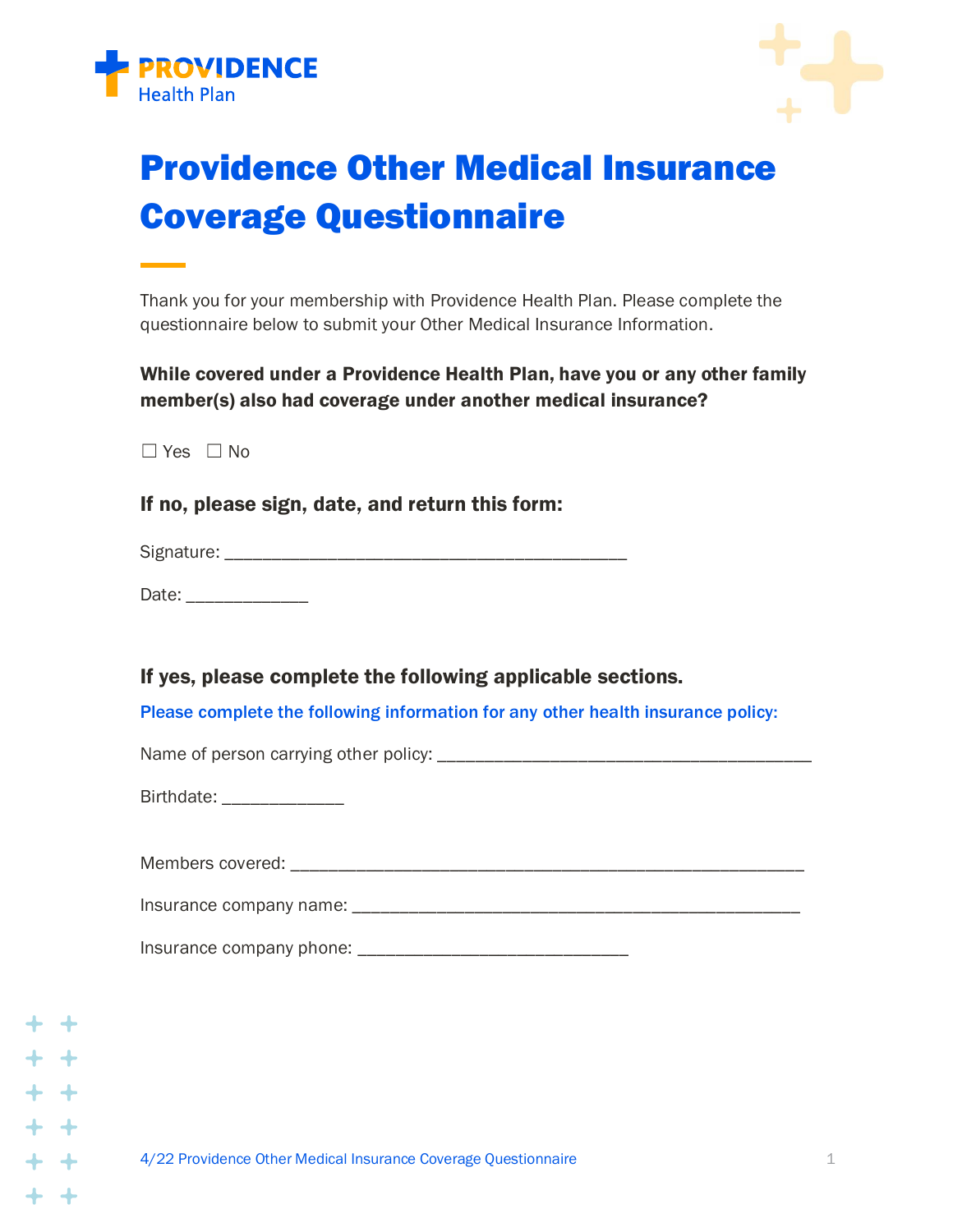



| Group number: _________________________                                                                           |                                                                   |  |  |  |
|-------------------------------------------------------------------------------------------------------------------|-------------------------------------------------------------------|--|--|--|
| Coverage start date: _______________________ Coverage end date: ________________                                  |                                                                   |  |  |  |
|                                                                                                                   |                                                                   |  |  |  |
| Coverage includes: $\Box$ Medical $\Box$ Vision $\Box$ Prescription                                               |                                                                   |  |  |  |
| Type of coverage: $\Box$ Group plan $\Box$ Individual plan $\Box$ Retirement plan                                 | $\Box$ COBRA $\Box$ VA benefits $\Box$ Other: ___________________ |  |  |  |
| <b>Dependent Children</b>                                                                                         |                                                                   |  |  |  |
| Has the custody of any dependent(s) covered under this plan been determined by a                                  |                                                                   |  |  |  |
| court or divorce decree? $\Box$ Yes $\Box$ No                                                                     |                                                                   |  |  |  |
| If yes, please provide a copy of court order or divorce decree, which names the<br>"Petitioner" and "Respondent." |                                                                   |  |  |  |
| <b>Medicare</b>                                                                                                   |                                                                   |  |  |  |
| Are you, your spouse, or your dependent(s) eligible for Medicare? $\square$ Yes $\square$ No                      |                                                                   |  |  |  |
| If entitled to Medicare but have not enrolled please provide the reason why                                       |                                                                   |  |  |  |

If entitled to Medicare but have not enrolled, please provide the reason why:

\_\_\_\_\_\_\_\_\_\_\_\_\_\_\_\_\_\_\_\_\_\_\_\_\_\_\_\_\_\_\_\_\_\_\_\_\_\_\_\_\_\_\_\_\_\_\_\_\_\_\_\_\_\_\_\_\_\_\_\_\_\_\_\_\_\_\_\_\_\_\_\_\_\_\_\_\_\_ \_\_\_\_\_\_\_\_\_\_\_\_\_\_\_\_\_\_\_\_\_\_\_\_\_\_\_\_\_\_\_\_\_\_\_\_\_\_\_\_\_\_\_\_\_\_\_\_\_\_\_\_\_\_\_\_\_\_\_\_\_\_\_\_\_\_\_\_\_\_\_\_\_\_\_\_\_\_ \_\_\_\_\_\_\_\_\_\_\_\_\_\_\_\_\_\_\_\_\_\_\_\_\_\_\_\_\_\_\_\_\_\_\_\_\_\_\_\_\_\_\_\_\_\_\_\_\_\_\_\_\_\_\_\_\_\_\_\_\_\_\_\_\_\_\_\_\_\_\_\_\_\_\_\_\_\_

| Is Medicare due to: |
|---------------------|
|---------------------|

| Age                             | $\Box$ Yes $\Box$ No                |                   |
|---------------------------------|-------------------------------------|-------------------|
| Disability $\Box$ Yes $\Box$ No |                                     |                   |
| <b>FODD</b>                     | $\Box$ $V_{\tau}$ $\Box$ $N_{\tau}$ | Data af dialogies |

 $ESRD$   $\Box$  Yes  $\Box$  No Date of dialysis:  $\_\_\_\_\_\_\_\_\_\_\_\_\_\_\_\_\_\_\_\_$ 

 $\rightarrow$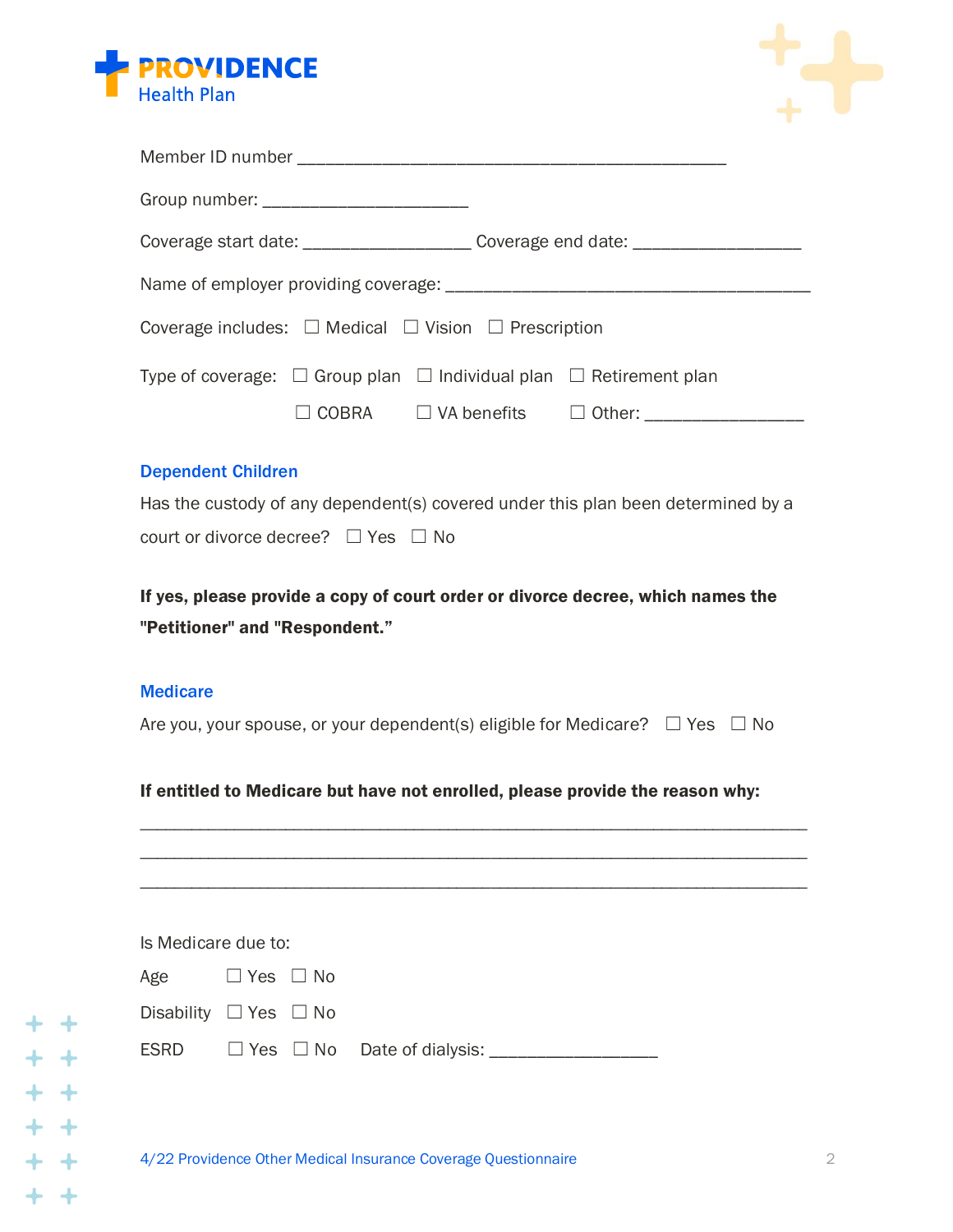



| Your Medicare ID number: ______________________          |  |  |  |  |  |
|----------------------------------------------------------|--|--|--|--|--|
|                                                          |  |  |  |  |  |
|                                                          |  |  |  |  |  |
|                                                          |  |  |  |  |  |
|                                                          |  |  |  |  |  |
| Spouse's Medicare ID number: _______________________     |  |  |  |  |  |
|                                                          |  |  |  |  |  |
|                                                          |  |  |  |  |  |
|                                                          |  |  |  |  |  |
|                                                          |  |  |  |  |  |
| Dependent's Medicare ID number: ________________________ |  |  |  |  |  |
|                                                          |  |  |  |  |  |
|                                                          |  |  |  |  |  |
|                                                          |  |  |  |  |  |

I certify that the above statements are true and correct to the best of

my knowledge.

Signature: \_\_\_\_\_\_\_\_\_\_\_\_\_\_\_\_\_\_\_\_\_\_\_\_\_\_\_\_\_\_\_\_\_\_\_\_\_\_\_ Date: \_\_\_\_\_\_\_\_\_\_\_\_\_\_